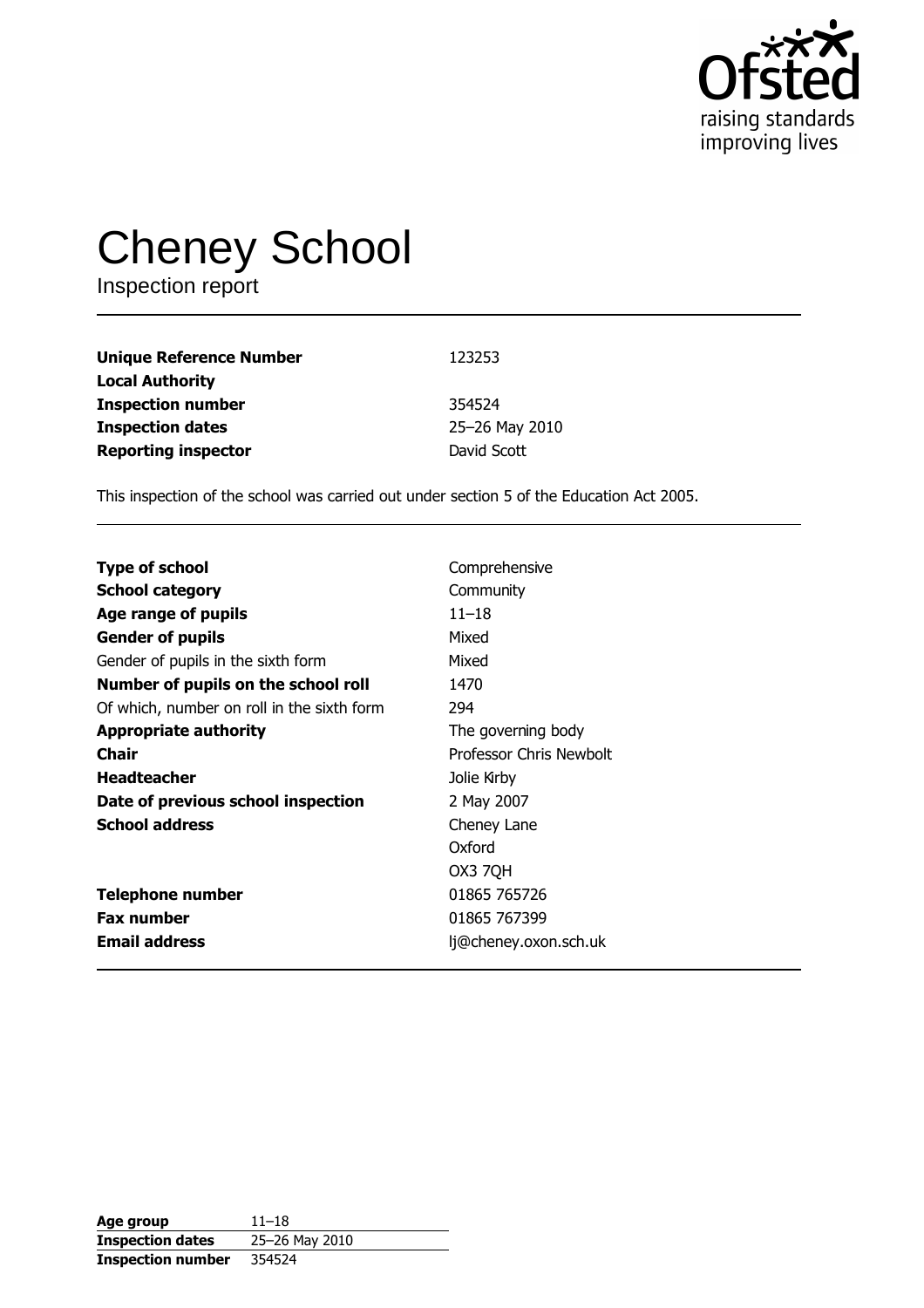The Office for Standards in Education, Children's Services and Skills (Ofsted) regulates and inspects to achieve excellence in the care of children and young people, and in education and skills for learners of all ages. It regulates and inspects childcare and children's social care, and inspects the Children and Family Court Advisory Support Service (Cafcass), schools, colleges, initial teacher training, work-based learning and skills training, adult and community learning, and education and training in prisons and other secure establishments. It rates council children's services, and inspects services for looked after children, safequarding and child protection.

Further copies of this report are obtainable from the school. Under the Education Act 2005, the school must provide a copy of this report free of charge to certain categories of people. A charge not exceeding the full cost of reproduction may be made for any other copies supplied.

If you would like a copy of this document in a different format, such as large print or Braille, please telephone 08456 404045, or email enquiries@ofsted.gov.uk.

You may copy all or parts of this document for non-commercial educational purposes, as long as you give details of the source and date of publication and do not alter the documentation in any way.

Royal Exchange Buildings St Ann's Square Manchester M2 7LA T: 08456 404045 Textphone: 0161 618 8524 E: enquiries@ofsted.gov.uk W: www.ofsted.gov.uk © Crown copyright 2010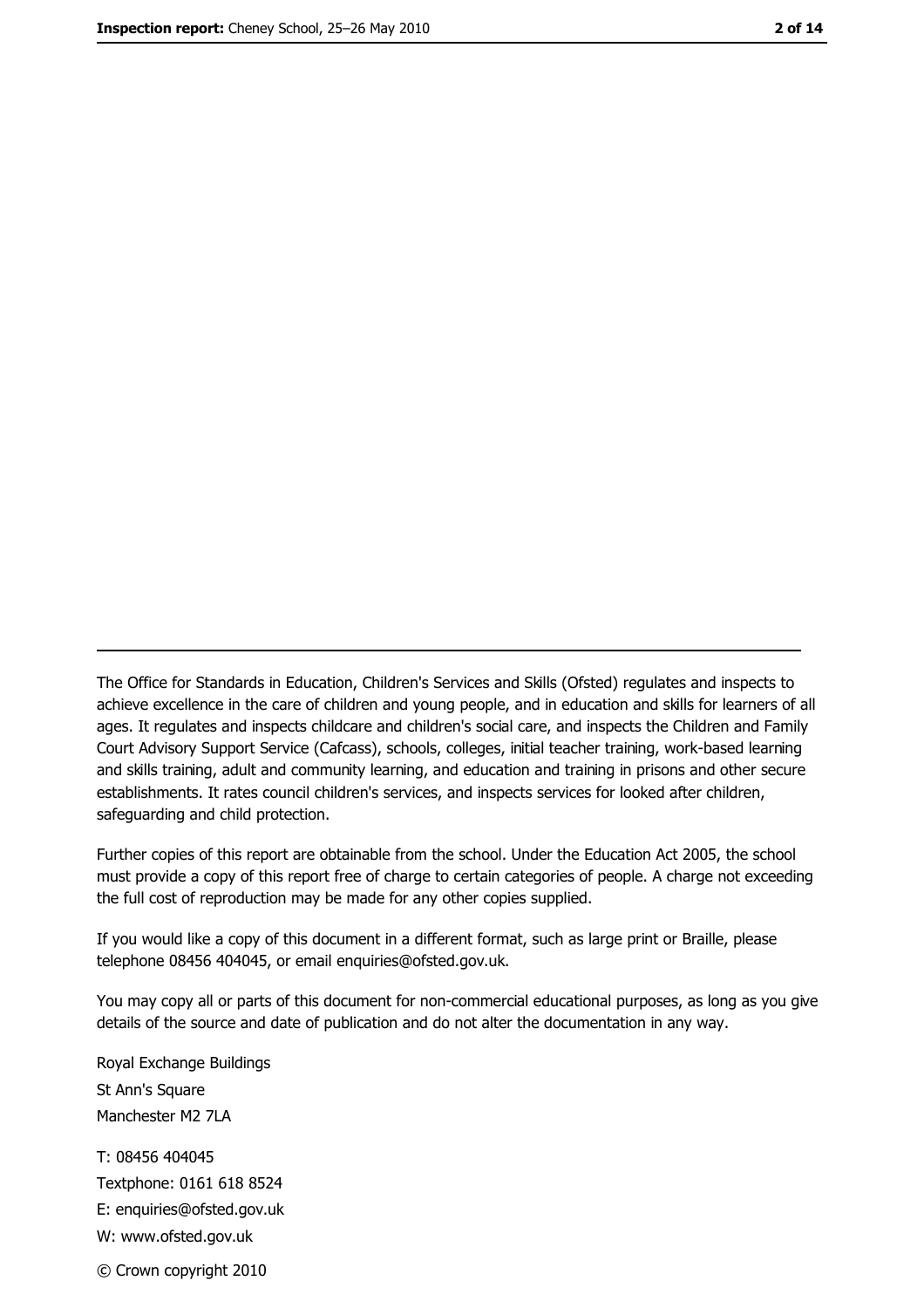# **Introduction**

This inspection was carried out by six additional inspectors. The inspectors visited 47 part-lessons, observing 43 teachers, and had meetings with governors, staff and groups of students. Inspectors did not hold meetings with parents and carers. They observed the school's work, and looked at the school's self-evaluation documentation, monitoring and assessment information, lesson plans and school policies, and analysed 173 parental, 133 student and 28 staff questionnaires. The school's safeguarding procedures were also evaluated.

The inspection team reviewed many aspects of the school's work. It looked in detail at the following:

- the impact of the quality of learning in lessons on students' attainment at Key Stage  $\blacksquare$  $\overline{4}$
- how well the school is using assessment data to secure improvement for all groups  $\blacksquare$ of students
- the provision for the more able students and those who have special educational  $\blacksquare$ needs and/or disabilities
- the impact of leaders and managers, at all levels, on driving improvements across  $\blacksquare$ all key stage
- the steps the school is taking to improve attendance and how successful they have  $\blacksquare$ been.

## Information about the school

Cheney School is a larger than average school. One in four students (a proportion that is over twice the national average) has a home language other than English. The majority of students are of White British heritage, although almost half are from a range of other ethnic and cultural backgrounds. In the main school, the proportion of students known to be eligible for free school meals is average. In the sixth form, over a third of all students are in receipt of the educational maintenance allowance. A quarter of students ' a proportion that is higher than that found nationally ' have special educational needs and/or disabilities, mainly moderate learning needs and behavioural, emotional, and social difficulties.

The school has specialist languages status, is a Leadership Partner School and, since the previous inspection, has gained a number of prestigious accolades including the Healthy School and International School Awards.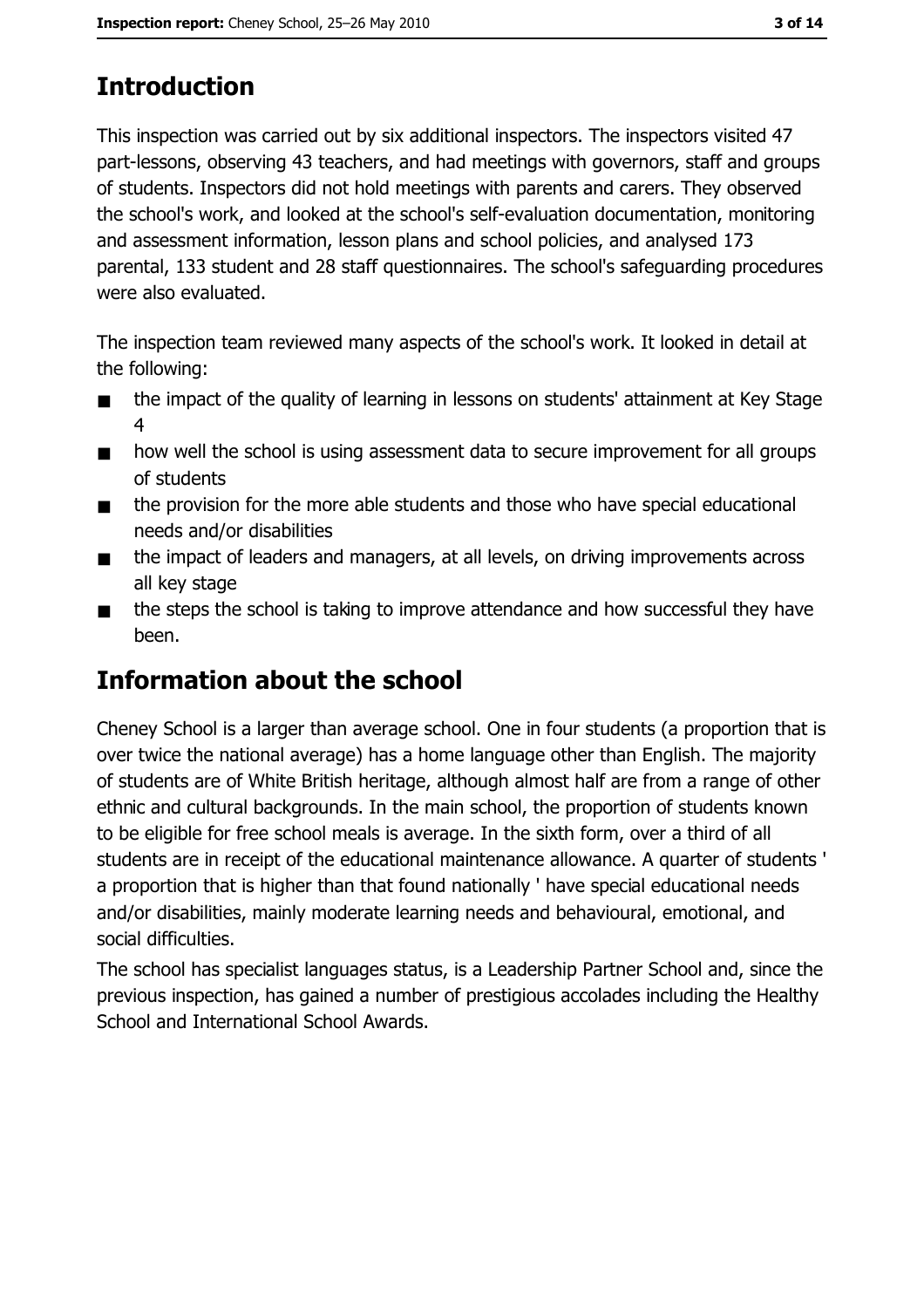# **Inspection judgements**

## Overall effectiveness: how good is the school?

## The school's capacity for sustained improvement

## **Main findings**

Cheney School provides a good standard of education, and one that is improving under the positive leadership of the headteacher. The school is a welcoming and harmonious community. Students feel happy and safe and make good academic progress. They behave well, respect the views of others and have a well-developed sense of what it means to live a healthy lifestyle. Good pastoral support and quidance, especially for those students and their families who are experiencing difficulties, make a strong contribution to the school's improving relationships with parents and carers.

Students achieve well in their learning because the school has very high expectations of them, and also of staff. It has been effective in closing the gap in performance of boys and girls. In reaching average standards in 2009, just under half of Year 11 students gained five or more higher GCSE grades, including English and mathematics. Nevertheless, the more able students do not always achieve the highest grades, given their starting points. Achievement in the sixth form is good and is improving steadily.

The school has brought about these improvements because of the robust way in which senior leaders and many middle managers have tackled students' previous underperformance, weaknesses in teaching and the management of behaviour. As a result, teaching and learning are good throughout the school. There are examples of good assessment practice although the quality across the subjects is variable. This is because, in some lessons, activities and questioning are not always finely matched to students' varied needs.

Despite good teaching, a stimulating curriculum and outstanding community cohesion, not all students attend regularly. The school has worked assiduously to improve attendance, which is average. Nevertheless, there are families who do not observe the school's holiday dates.

Leaders have brought about many improvements, following honest and accurate self-evaluation of the school's performance. Nevertheless, some leaders are new in post and the school recognises that further training and coaching are necessary to help them become even more effective in raising standards. Since the last inspection the school has raised attainment, accelerated progress, reduced exclusions and improved overall attendance. These actions demonstrate that the school has good capacity to make the further improvements that are needed.

## What does the school need to do to improve further?

Improve the quality of teaching and use of assessment, so that they are more  $\blacksquare$ 

| 7 |  |
|---|--|
| ↗ |  |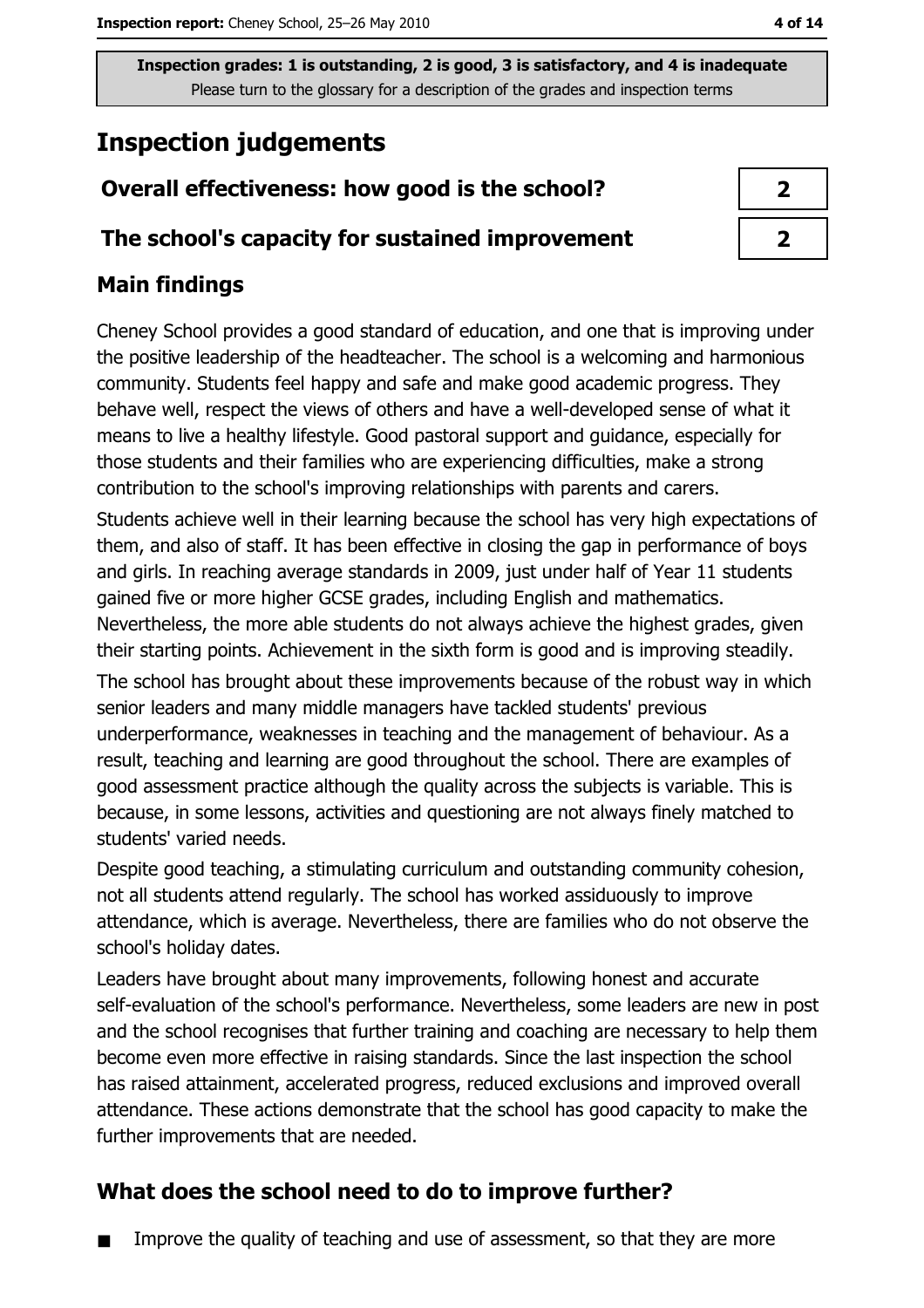consistently good or better by:

- ensuring teachers use day-to-day assessments to provide activities that are challenging and carefully matched to students' varied needs, and to clearly 'signpost' students' 'next steps'
- making questioning more probing in lessons to give students opportunities to develop and explain their ideas fully and enable them to be more responsible for their own learning, particularly the more able students
- intensifying the programme for spreading good practice in assessment throughout the school, by coaching and mentoring.
- Work more intensively with families to improve attendance and punctuality by:
	- reducing extended breaks in term time and only allowing time off school for serious illness so that students do not miss valuable learning opportunities
	- developing further worthwhile rewards for consistently good punctuality and attendance.

### **Outcomes for individuals and groups of pupils**

The quality of learning and progress in lessons are good and, as a result, students are motivated to learn because of the good relationships with staff and each other. Their positive behaviour and real desire to improve contribute very effectively to their learning. Most of those who previously demonstrated challenging behaviour have bought into the school's drive to help students achieve. This school has been successful in encouraging students to engage more actively with their learning. This was very evident in a Year 8 humanities lesson where students prepared their own TV news script about the impact on the local community of building the 2012 Olympic stadium in east London. This led to a lively discussion where students, and in particular boys, made good progress in their understanding of the issues. Similarly, Year 10 students showed great enthusiasm for discussing and writing about their hobbies and interests in Urdu. Students' learning flourished because the teacher carefully planned and matched the tasks to students' individual needs.

Students' progress accelerates as they move through the school. Through changes to the curriculum and the systematic monitoring of the work of departments, unevenness in subiect performance has been partially eliminated. For example, students' performance in mathematics has improved, as has that in science, although not yet to the same level as the sustained record achieved in English. Students who have special educational needs and/or disabilities, make good progress, as a result of well-focused quidance and help.

Students' spiritual, moral and cultural development is good overall, with the cultural aspect being a strength. The school has worked hard both with students, and parents and carers to emphasise the importance of good attendance. These efforts have had a fair measure of success and have succeeded in raising students' attendance, which is now average. Nevertheless, not all parents and students have clearly understood the

 $\overline{2}$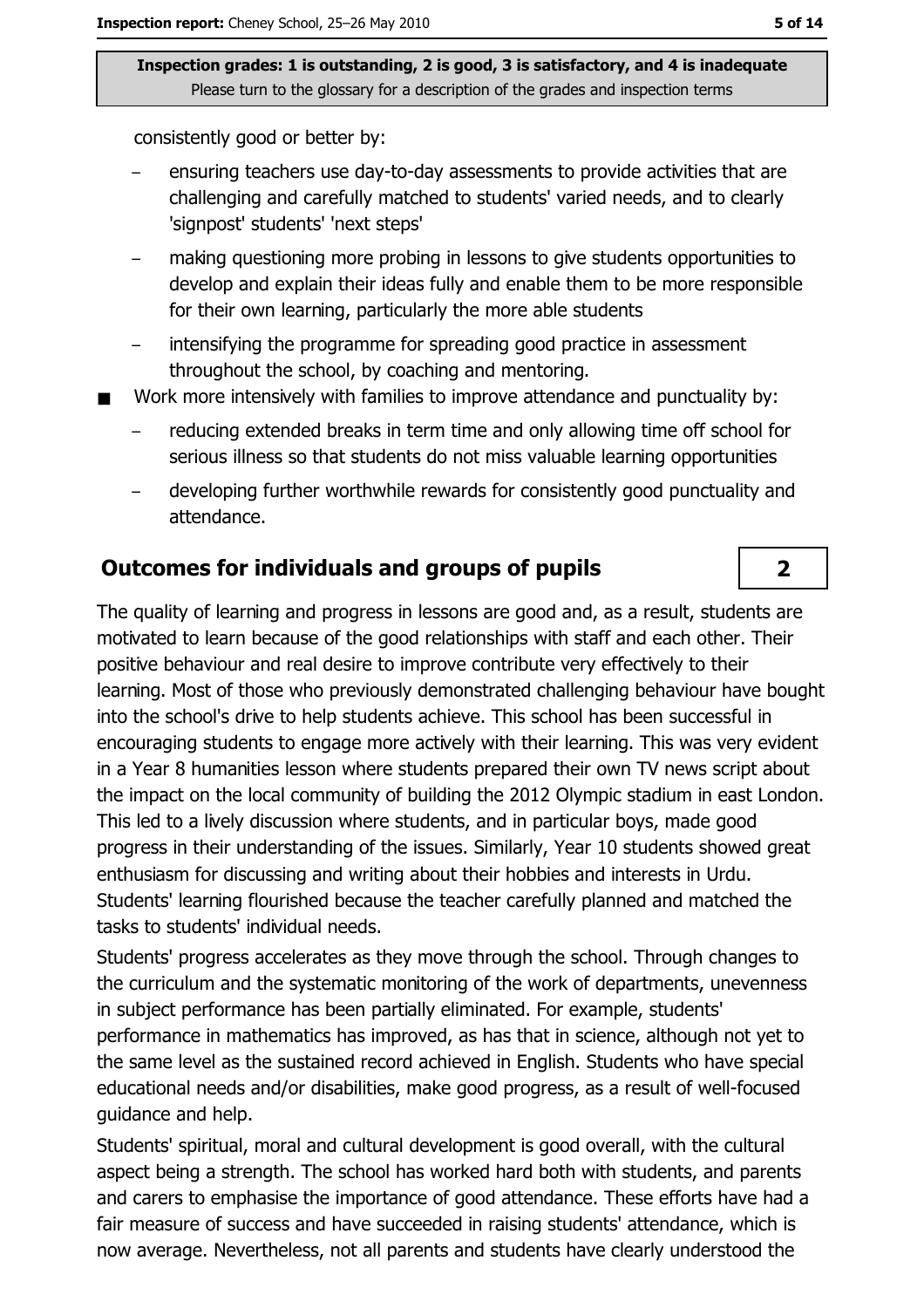detrimental effect on learning of regular lateness, taking extended holidays or attending non-urgent appointments in term time.

Outcomes in the specialist language subjects are improving and make a significant contribution to helping students gain good life skills that prepare them well for education, training and employment. Many students are keen to take on responsibilities and report the value of the active school council in getting things done. For example, they were involved in the appointment of the new catering manager which has led to a significant improvement in the quality of school meals. In discussions, students demonstrated a good understanding of how to stay safe and they reported that they feel very safe in school. Through the work associated with the national awards, students have a good understanding of the importance of maintaining a healthy lifestyle, participating enthusiastically in sporting activities and physical pursuits. Students make a good contribution to their local community by acting as captains for community, sports, international, arts and social activities to over 20 primary schools and contribute more widely through Cheney's partnership with schools and charities overseas in India, Nicaragua, and Uganda.

#### These are the grades for pupils' outcomes

| Pupils' achievement and the extent to which they enjoy their learning                                                     |                         |  |
|---------------------------------------------------------------------------------------------------------------------------|-------------------------|--|
| Taking into account:<br>Pupils' attainment <sup>1</sup>                                                                   | 3                       |  |
| The quality of pupils' learning and their progress                                                                        | $\mathcal{P}$           |  |
| The quality of learning for pupils with special educational needs and/or<br>disabilities and their progress               | $\mathcal{P}$           |  |
| The extent to which pupils feel safe                                                                                      | $\overline{\mathbf{2}}$ |  |
| <b>Pupils' behaviour</b>                                                                                                  | $\overline{\mathbf{2}}$ |  |
| The extent to which pupils adopt healthy lifestyles                                                                       | $\mathbf{2}$            |  |
| The extent to which pupils contribute to the school and wider community                                                   | 2                       |  |
| The extent to which pupils develop workplace and other skills that will<br>contribute to their future economic well-being | $\overline{\mathbf{2}}$ |  |
| Taking into account:<br>Pupils' attendance <sup>1</sup>                                                                   | 3                       |  |
| The extent of pupils' spiritual, moral, social and cultural development                                                   | 2                       |  |

The grades for attainment and attendance are: 1 is high; 2 is above average; 3 is broadly average; and 4 is low.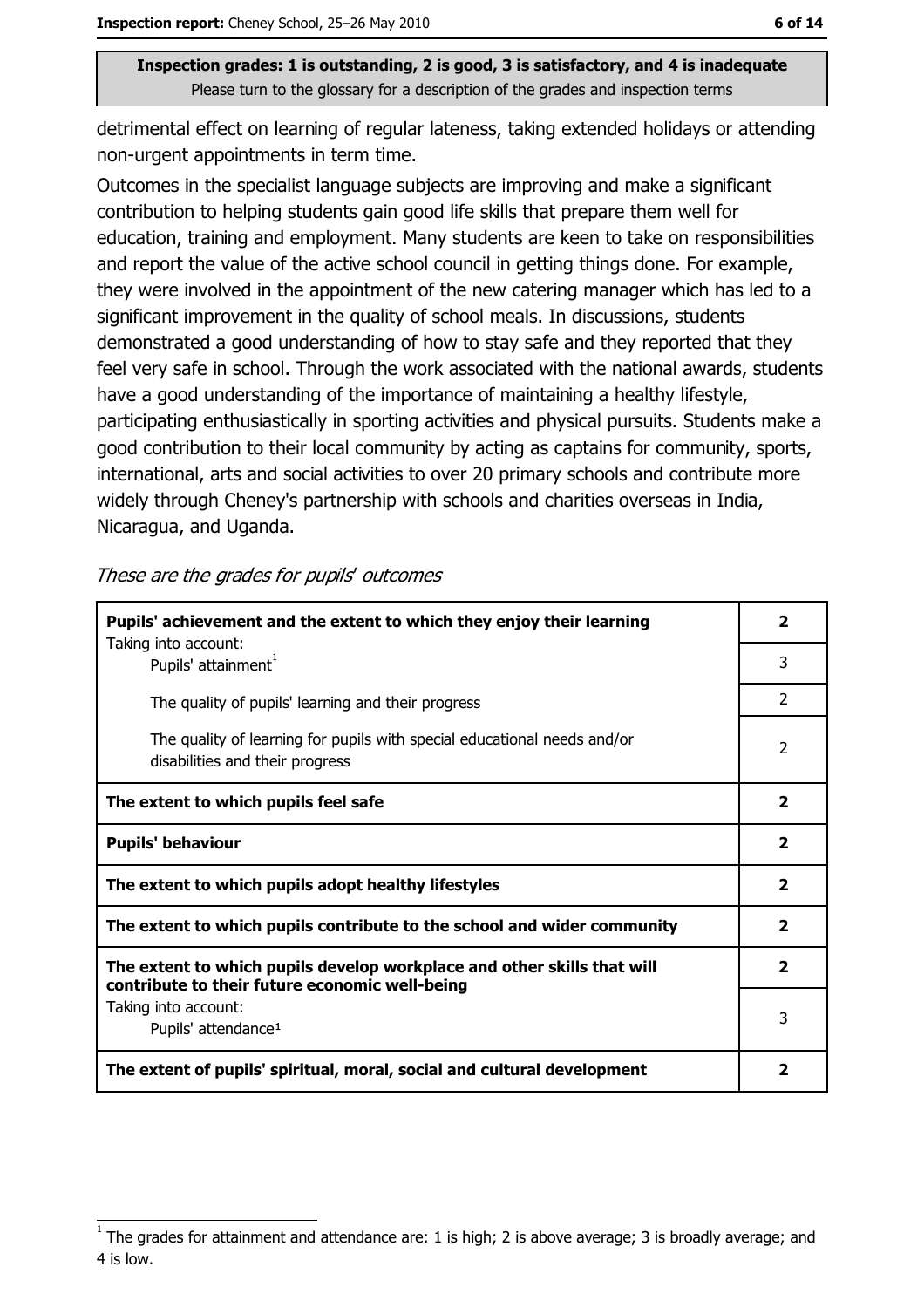## How effective is the provision?

Teaching is improving due to more rigorous monitoring and is good, with a few lessons being outstanding. Relationships between staff and students are good and subject planning is strong, so explanations are well structured and confident. New technology is used well where available to make the lessons interesting. However, occasionally students' understanding and reflection are insufficiently challenged, particularly at the end of lessons. Students who find learning difficult or who have particular learning barriers are supported well because staff focus sharply on their needs. A real strength on which the school can build is the effective use of assessment to drive up standards within art, English and the languages specialism. However, elsewhere, marking and target setting do not always 'signpost' clearly how students can improve their work, and questions are not always sufficiently probing, particularly for the more able students.

The well-orchestrated curriculum has been redesigned to meet the needs and interests of all learners. Students experience a wide range of activities, including quest speakers, musical productions and dance extravaganzas, and clubs ranging from fencing to tag rugby all contribute strongly to students' enthusiasm for school life. Each year over 50 trips take place, with over 400 students going abroad to countries such as Germany, Morocco and Italy, providing excellent opportunities for students to broaden their personal and academic skills.

The school is rightly proud of its good care, guidance and support. Students new to English are effectively integrated and supported in lessons. The most vulnerable students benefit greatly from effective work the school carries out with external agencies. Staff can point to real successes in helping students overcome difficult histories and challenging episodes in their lives. As one parent commented, 'Cheney School represents the true diversity of the City of Oxford, where the staff really do care about each child.' The inclusion team provides a wide range of support to enable vulnerable students to play a full part in school life and is increasingly successful at engaging hard-to-reach families.

| The quality of teaching                                                                                    |  |
|------------------------------------------------------------------------------------------------------------|--|
| Taking into account:<br>The use of assessment to support learning                                          |  |
| The extent to which the curriculum meets pupils' needs, including, where<br>relevant, through partnerships |  |
| The effectiveness of care, guidance and support                                                            |  |

These are the grades for the quality of provision

## How effective are leadership and management?

Progress and learning are accelerating at Cheney School because of the determination of the headteacher, with the support of all staff, to ensure that 'every student fulfils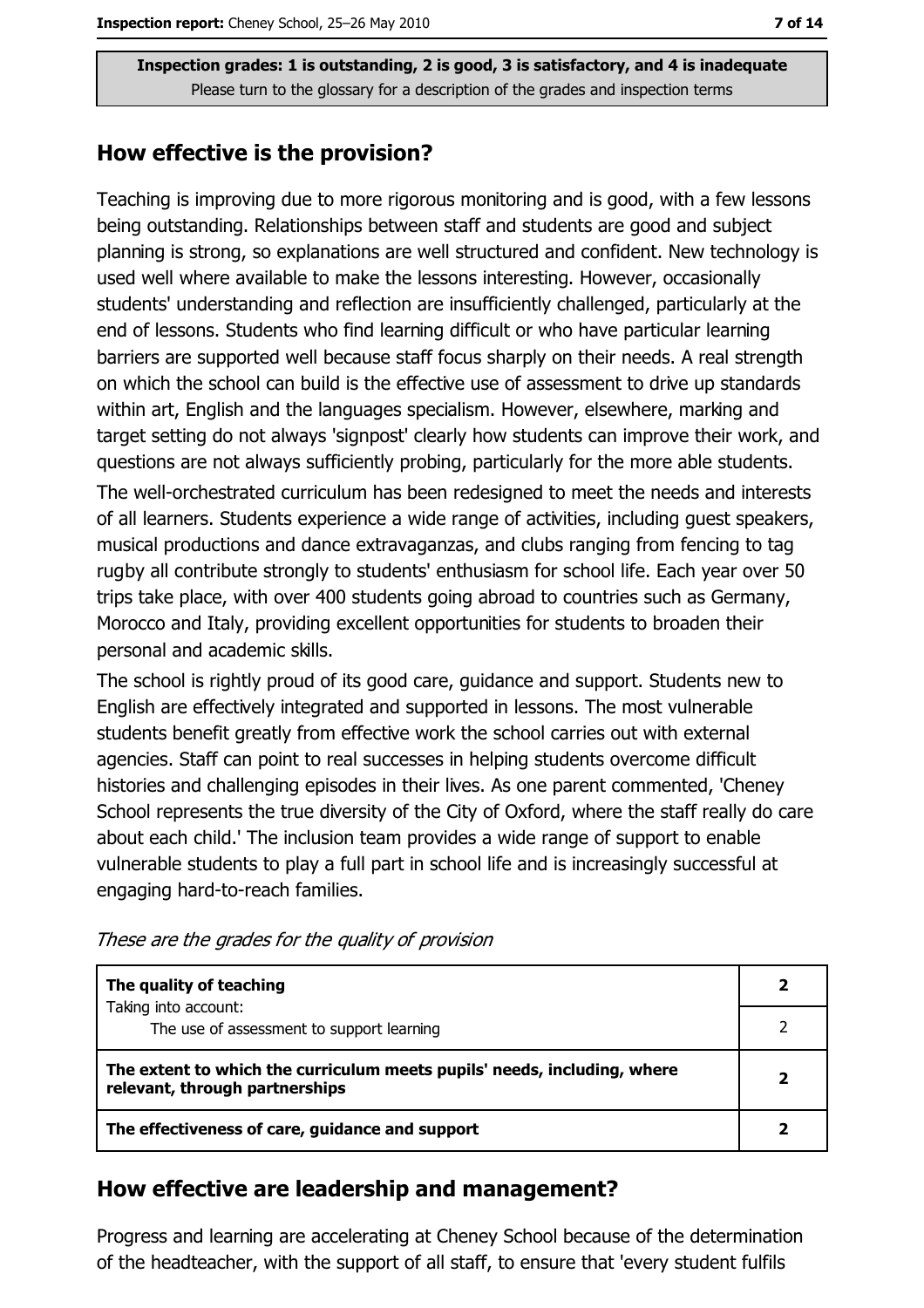their potential.' The school has a strong commitment to ensuring that every student has an equal chance to learn. It works hard to eradicate any differences in the achievement of groups of students. Senior leaders guide staff so that equality of opportunity and inclusion are effective, but recognise that occasionally, although improving, the most able pupils do not do as well as other groups of learners.

The headteacher and her senior leaders know the strengths of the school well. Their vision to improve achievement for all students has created confidence and a real sense of purpose throughout the school and among parents and carers. As one parent commented, reflecting the views of many, 'The headteacher enjoys a high profile in the school and cares deeply about every student at Cheney.'

Governors are fully supportive of the school's aims. They know the school well and have an accurate view of its performance. They challenge the school and hold it to account and are securing more rapid improvement in the quality of learning. The school has comprehensive and robust procedures for safeguarding and risk assessment. Systems to keep students safe meet all government guidelines and requirements. The school has evaluated its contribution to community cohesion, which is outstanding. This has been achieved by developing and promoting a detailed understanding of its own community and the different faiths, ethnicities and cultures that exist within it. Through the work with national awards, the school's international links promote an excellent awareness of global issues. Through its specialisms it has been enterprising and successful in developing partnerships with other schools and local universities, for example in the training of new teachers.

| The effectiveness of leadership and management in embedding ambition and<br>driving improvement                                                                     | $\overline{\mathbf{2}}$ |
|---------------------------------------------------------------------------------------------------------------------------------------------------------------------|-------------------------|
| Taking into account:<br>The leadership and management of teaching and learning                                                                                      | 2                       |
| The effectiveness of the governing body in challenging and supporting the<br>school so that weaknesses are tackled decisively and statutory responsibilities<br>met | $\overline{\mathbf{2}}$ |
| The effectiveness of the school's engagement with parents and carers                                                                                                | $\overline{\mathbf{2}}$ |
| The effectiveness of partnerships in promoting learning and well-being                                                                                              | $\overline{\mathbf{2}}$ |
| The effectiveness with which the school promotes equality of opportunity and<br>tackles discrimination                                                              | $\overline{\mathbf{2}}$ |
| The effectiveness of safeguarding procedures                                                                                                                        | $\overline{2}$          |
| The effectiveness with which the school promotes community cohesion                                                                                                 | 1                       |
| The effectiveness with which the school deploys resources to achieve<br>value for money                                                                             |                         |

These are the grades for leadership and management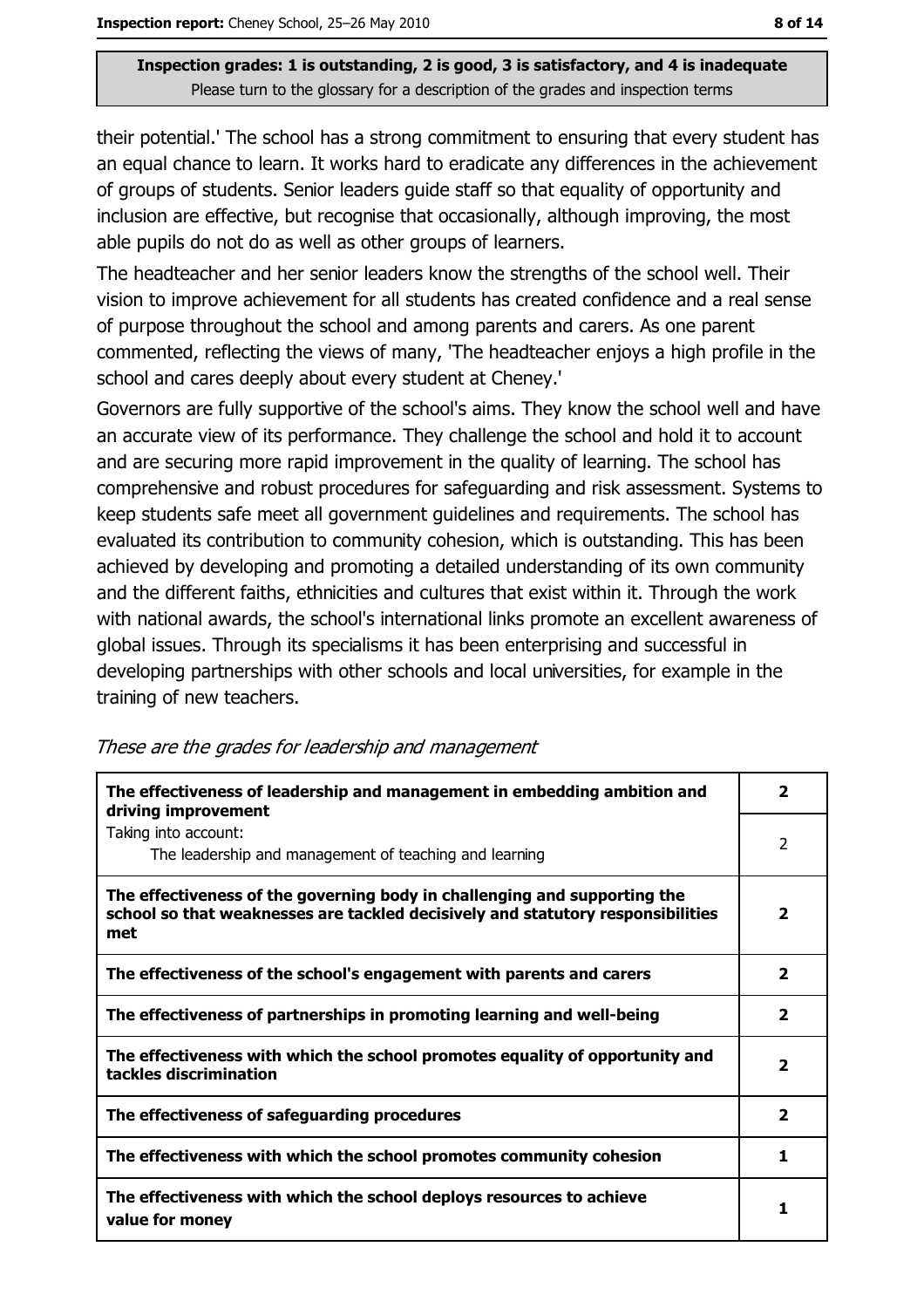## **Sixth form**

'Staff respect and trust you and want the best for you' and we have grown up with multicultural reality', commented a group of sixth form students, echoing the views of most and reflecting the school's efforts to provide a truly inclusive sixth form. Achievement is good overall. The rate of progress is steadily improving and a large number of students are on track to meet their challenging targets. Students are particularly successful in English, history, and world development.

The sixth form is enthusiastically led by a member of the senior leadership team and head of sixth form, keenly supported by a committed group of tutors. As a result of more rigorous monitoring, teaching and learning are now consistently good, and the greater proportion of all students complete their courses and proceed to further education and training. Numbers in the sixth form are rising with over half of Year 11 students staying on. Each student's progress is meticulously tracked and remedial action is promptly taken if there are signs that a student is losing momentum or struggling in any way. Students consider that they get constructive, useful feedback on their major written tasks, day-to-day assessment is thorough and students know their targets well.

Through the consortium, the attractive curriculum on offer successfully meets the current needs of most students. Plans are well advanced to increase vocational courses as the sixth form expands. Sixth formers make an increasingly positive contribution to the life of the school, for example by acting as reading buddies for younger students and undertaking voluntary work in the support for underprivileged children in Nicaragua. There is a strong ethos of care and support and students say they feel very well looked after.

| Overall effectiveness of the sixth form     |  |
|---------------------------------------------|--|
| Taking into account:                        |  |
| Outcomes for students in the sixth form     |  |
| The quality of provision in the sixth form  |  |
| Leadership and management of the sixth form |  |

|  | These are the grades for the sixth form |  |  |
|--|-----------------------------------------|--|--|
|  |                                         |  |  |

## **Views of parents and carers**

The school enjoys the support of most of the parents who returned questionnaires. Almost all respondents were very positive about the school and felt that it keeps students safe and helps them maintain a healthy lifestyle. A few parents raised concerns over behaviour, homework and communication with the school. Inspectors discussed these issues with senior staff and found there to be effective procedures in place to deal with these areas of concern. Inspectors were also shown evidence of the school's own recent surveys of parents' views and these too were wholly positive.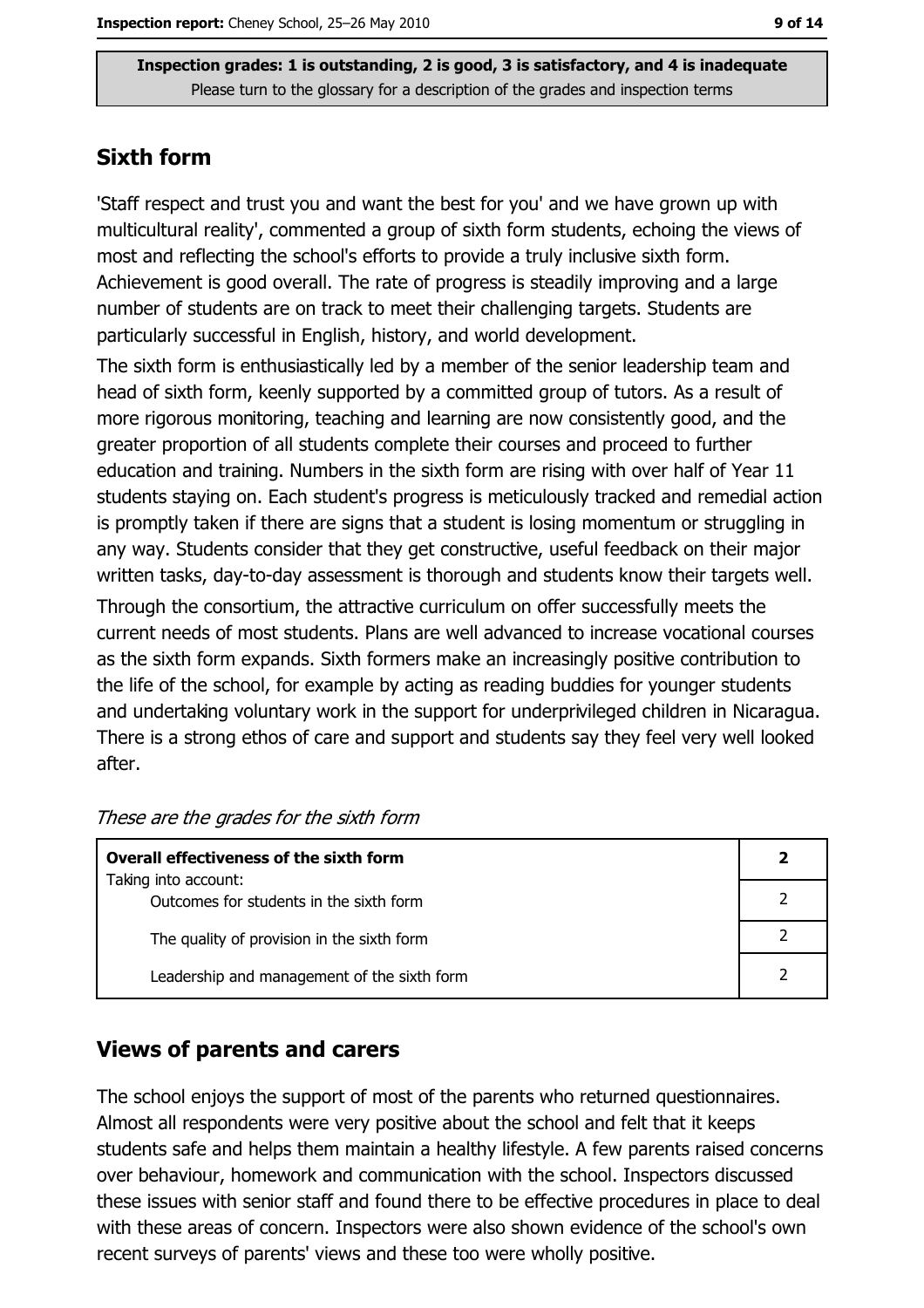#### Responses from parents and carers to Ofsted's questionnaire

Ofsted invited all the registered parents and carers of pupils registered at Cheney School to complete a questionnaire about their views of the school.

In the questionnaire, parents and carers were asked to record how strongly they agreed with 13 statements about the school.

The inspection team received 173 completed questionnaires by the end of the on-site inspection. In total, there are 1470 pupils registered at the school.

| <b>Statements</b>                                                                                                                                                                                                                                       | <b>Agree</b> | <b>Strongly</b> | <b>Strongly</b><br><b>Disagree</b><br><b>Agree</b><br>disagree |               |              |               |                |                |
|---------------------------------------------------------------------------------------------------------------------------------------------------------------------------------------------------------------------------------------------------------|--------------|-----------------|----------------------------------------------------------------|---------------|--------------|---------------|----------------|----------------|
|                                                                                                                                                                                                                                                         | <b>Total</b> | $\frac{1}{2}$   | <b>Total</b>                                                   | $\frac{0}{0}$ | <b>Total</b> | $\frac{1}{2}$ | <b>Total</b>   | $\frac{1}{2}$  |
| My child enjoys school                                                                                                                                                                                                                                  | 58           | 34              | 103                                                            | 60            | 11           | 6             | $\mathbf{1}$   | $\mathbf{1}$   |
| The school keeps my child<br>safe                                                                                                                                                                                                                       | 47           | 27              | 111                                                            | 64            | 9            | 5             | 0              | 0              |
| The school informs me<br>about my child's progress                                                                                                                                                                                                      | 43           | 25              | 99                                                             | 57            | 27           | 16            | 1              | $\mathbf{1}$   |
| My child is making enough<br>progress at this school                                                                                                                                                                                                    | 42           | 24              | 112                                                            | 71            | 8            | 5             | $\overline{2}$ | $\mathbf{1}$   |
| The teaching is good at this<br>school                                                                                                                                                                                                                  | 36           | 21              | 122                                                            | 71            | 8            | 5             | 2              | $\mathbf{1}$   |
| The school helps me to<br>support my child's learning                                                                                                                                                                                                   | 25           | 14              | 101                                                            | 71            | 20           | 12            | 3              | $\overline{2}$ |
| The school helps my child to<br>have a healthy lifestyle                                                                                                                                                                                                | 22           | 13              | 123                                                            | 71            | 20           | 12            | 3              | $\overline{2}$ |
| The school makes sure that<br>my child is well prepared for<br>the future (for example<br>changing year group,<br>changing school, and for<br>children who are finishing<br>school, entering further or<br>higher education, or<br>entering employment) | 38           | 22              | 103                                                            | 60            | 19           | 11            | 3              | $\overline{2}$ |
| The school meets my child's<br>particular needs                                                                                                                                                                                                         | 38           | 22              | 106                                                            | 61            | 19           | 11            | 3              | $\overline{2}$ |
| The school deals effectively<br>with unacceptable behaviour                                                                                                                                                                                             | 35           | 20              | 93                                                             | 54            | 26           | 15            | 10             | 6              |
| The school takes account of<br>my suggestions and<br>concerns                                                                                                                                                                                           | 28           | 16              | 88                                                             | 51            | 24           | 14            | 9              | 5              |
| The school is led and<br>managed effectively                                                                                                                                                                                                            | 38           | 22              | 110                                                            | 64            | 17           | 10            | 0              | $\mathbf 0$    |
| Overall, I am happy with my<br>child's experience at this<br>school                                                                                                                                                                                     | 54           | 31              | 100                                                            | 58            | 9            | 5             | 6              | 3              |

The table above summarises the responses that parents and carers made to each statement. The percentages indicate the proportion of parents and carers giving that response out of the total number of completed questionnaires. Where one or more parents and carers chose not to answer a particular question, the percentages will not add up to 100%.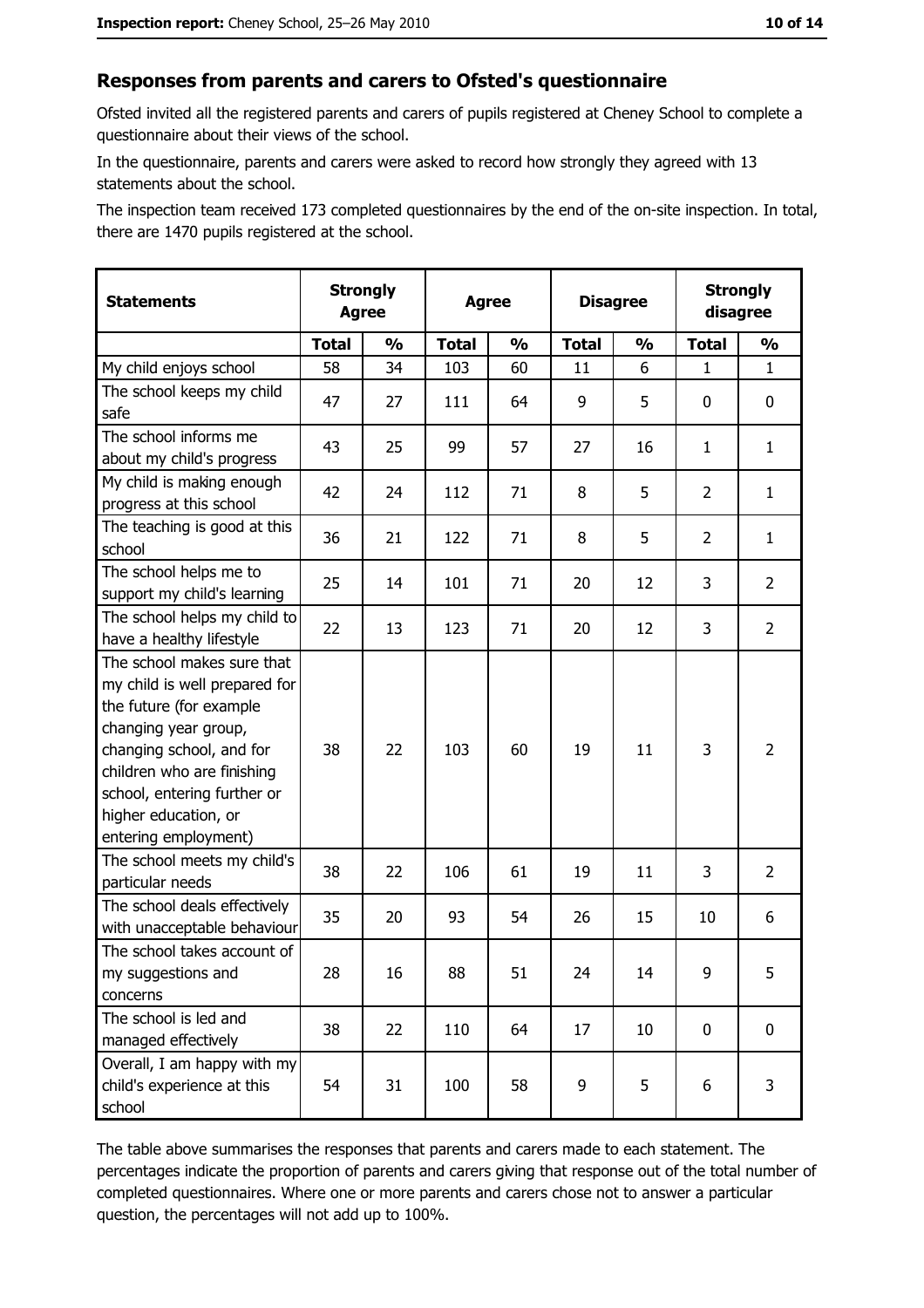# Glossary

| Grade   | <b>Judgement</b> | <b>Description</b>                                                                                                                                                                                                               |
|---------|------------------|----------------------------------------------------------------------------------------------------------------------------------------------------------------------------------------------------------------------------------|
| Grade 1 | Outstanding      | These features are highly effective. An oustanding<br>school provides exceptionally well for its pupils' needs.                                                                                                                  |
| Grade 2 | Good             | These are very positive features of a school. A school<br>that is good is serving its pupils well.                                                                                                                               |
| Grade 3 | Satisfactory     | These features are of reasonable quality. A satisfactory<br>school is providing adequately for its pupils.                                                                                                                       |
| Grade 4 | Inadequate       | These features are not of an acceptable standard. An<br>inadequate school needs to make significant<br>improvement in order to meet the needs of its pupils.<br>Ofsted inspectors will make further visits until it<br>improves. |

## What inspection judgements mean

## **Overall effectiveness of schools**

|                       | Overall effectiveness judgement (percentage of<br>schools) |      |                     |                   |  |  |  |
|-----------------------|------------------------------------------------------------|------|---------------------|-------------------|--|--|--|
| <b>Type of school</b> | <b>Outstanding</b>                                         | Good | <b>Satisfactory</b> | <b>Inadequate</b> |  |  |  |
| Nursery schools       | 51                                                         | 45   | 0                   | 4                 |  |  |  |
| Primary schools       | 6                                                          | 41   | 42                  | 10                |  |  |  |
| Secondary schools     | 8                                                          | 34   | 44                  | 14                |  |  |  |
| Sixth forms           | 10                                                         | 37   | 50                  | 3                 |  |  |  |
| Special schools       | 32                                                         | 38   | 25                  | 5                 |  |  |  |
| Pupil referral units  | 12                                                         | 43   | 31                  | 14                |  |  |  |
| All schools           | 9                                                          | 40   | 40                  | 10                |  |  |  |

New school inspection arrangements were introduced on 1 September 2009. This means that inspectors now make some additional judgements that were not made previously.

The data in the table above is for the period 1 September to 31 December 2009 and is the most recently published data available (see www.ofsted.gov.uk). Please note that the sample of schools inspected during the autumn term 2009 was not representative of all schools nationally, as weaker schools are inspected more frequently than good or outstanding schools.

Percentages are rounded and do not always add exactly to 100. Secondary school figures include those that have sixth forms, and sixth form figures include only the data specifically for sixth form inspection judgements.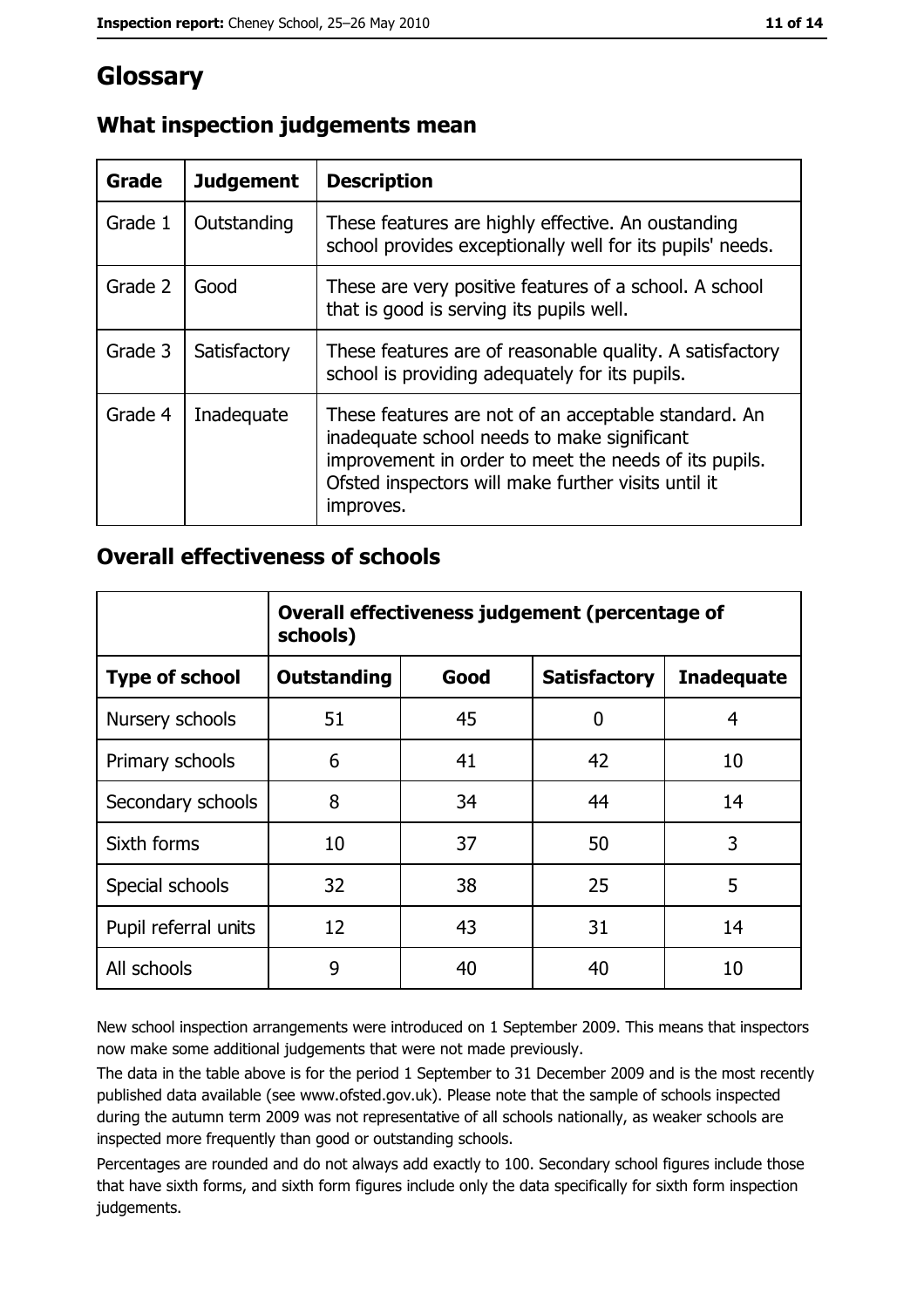# **Common terminology used by inspectors**

| Achievement:                  | the progress and success of a pupil in<br>their learning, development or training.                                                                                                                                                                                                                           |
|-------------------------------|--------------------------------------------------------------------------------------------------------------------------------------------------------------------------------------------------------------------------------------------------------------------------------------------------------------|
| Attainment:                   | the standard of the pupils' work shown by<br>test and examination results and in<br>lessons.                                                                                                                                                                                                                 |
| Capacity to improve:          | the proven ability of the school to<br>continue improving. Inspectors base this<br>judgement on what the school has<br>accomplished so far and on the quality of<br>its systems to maintain improvement.                                                                                                     |
| Leadership and management:    | the contribution of all the staff with<br>responsibilities, not just the headteacher,<br>to identifying priorities, directing and<br>motivating staff and running the school.                                                                                                                                |
| Learning:                     | how well pupils acquire knowledge,<br>develop their understanding, learn and<br>practise skills and are developing their<br>competence as learners.                                                                                                                                                          |
| <b>Overall effectiveness:</b> | inspectors form a judgement on a school's<br>overall effectiveness based on the findings<br>from their inspection of the school. The<br>following judgements, in particular,<br>influence what the overall effectiveness<br>judgement will be.                                                               |
|                               | The school's capacity for sustained<br>improvement.<br>Outcomes for individuals and groups<br>of pupils.<br>The quality of teaching.<br>The extent to which the curriculum<br>meets pupil's needs, including where<br>relevant, through partnerships.<br>The effectiveness of care, guidance<br>and support. |
| Progress:                     | the rate at which pupils are learning in<br>lessons and over longer periods of time. It<br>is often measured by comparing the<br>pupils' attainment at the end of a key<br>stage with their attainment when they<br>started.                                                                                 |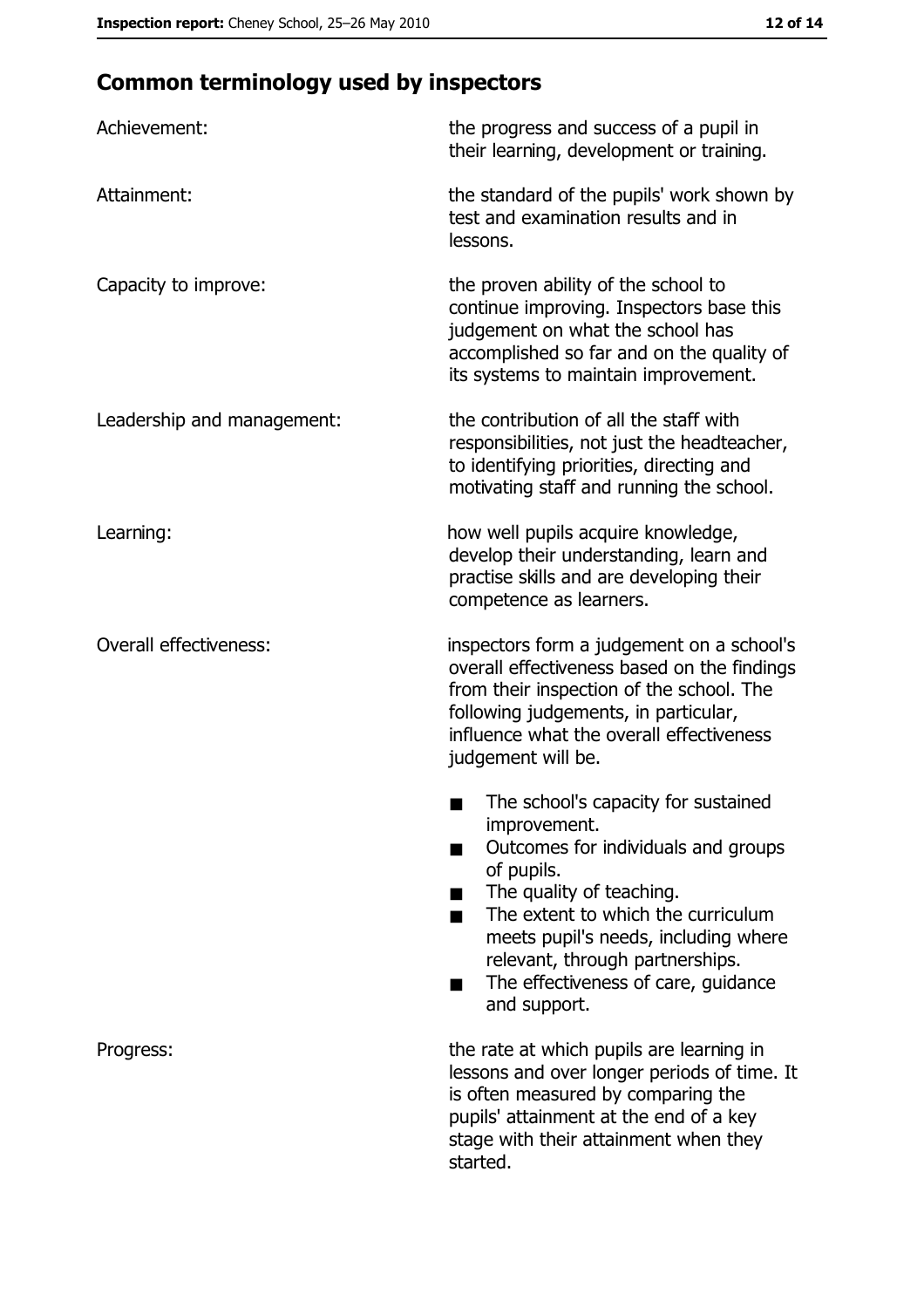This letter is provided for the school, parents and carers to share with their children. It describes Ofsted's main findings from the inspection of their school.



27 May 2010

**Dear Students** 

Inspection of Cheney School, Headington OX3 7QH

On behalf of the inspectors and myself who visited your school recently, I would like to thank you very much for the warm welcome you gave us. We really enjoyed meeting you and seeing you at work and at leisure. Many of your parents and carers wrote to say how pleased and happy they were with the school; as one parent said, 'My daughter has grown tremendously in her first year as a result of the exciting teaching and the personal interest shown by all staff.'

You go to a good school that is steadily improving. Your headteacher and all the staff are totally committed to making it a welcoming place. Inspectors were particularly impressed by the way you get along and respect each other's different cultures and traditions. You and your parents and carers told us that you like school and that it is a very caring and happy place where you feel totally safe. Your headteacher and teachers are determined to help you succeed and give you the best possible start in life. So we have asked them to:

- plan work that will challenge and engage you in all lessons, showing you ways to  $\blacksquare$ learn by yourselves, particularly for the more able among you
- give you clearer advice on how to improve your work so that you can achieve your  $\blacksquare$ very best
- make sure you all attend as well as possible, and reach your lessons on time. You and your family can help by not taking extended holidays in term time, only missing school when you are particularly ill and by arriving on time ready for school in the morning.

Once again, it was very good to meet you all. We wish you and the school all the best for the future.

Yours sincerely

David Scott

Lead inspector